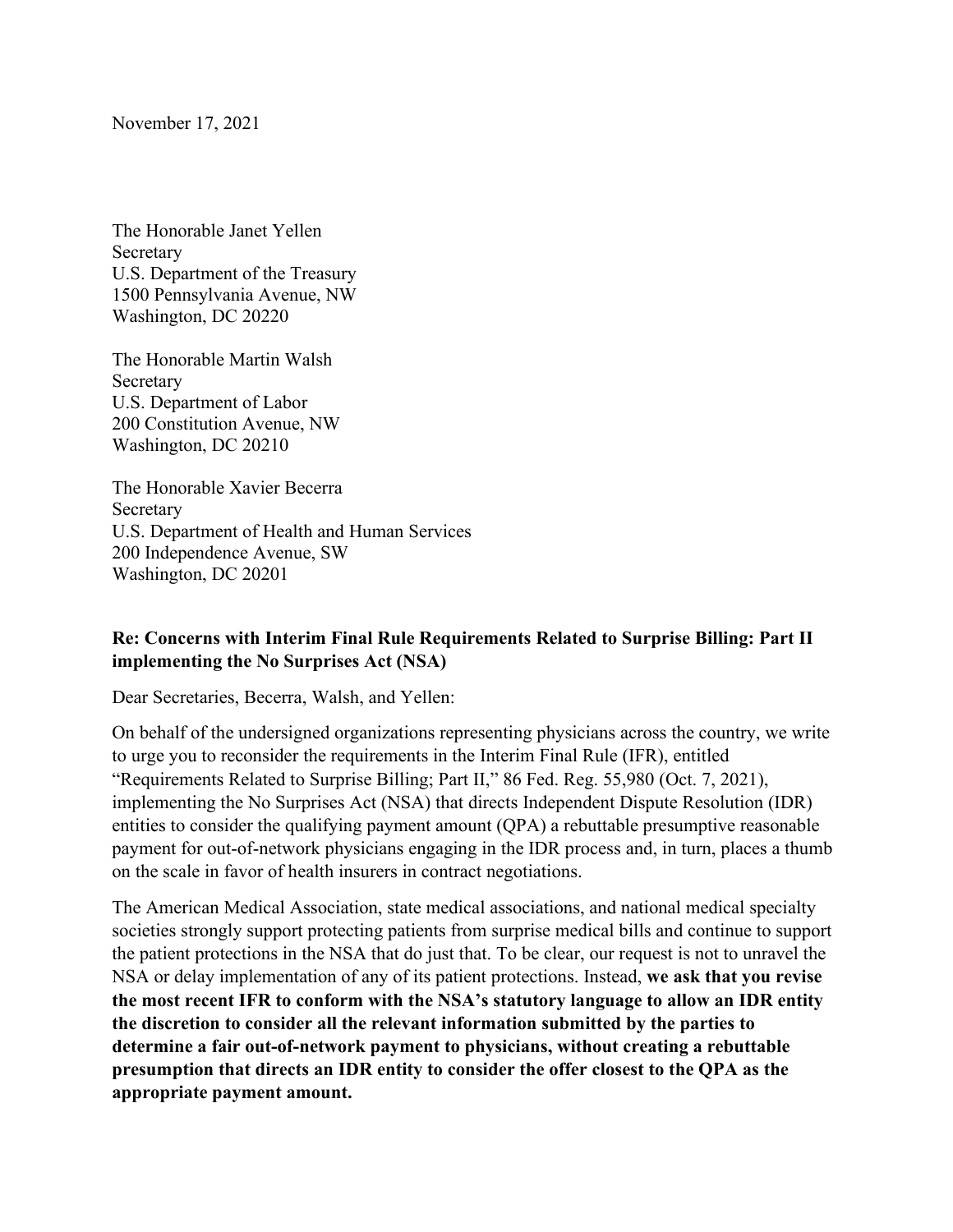With patients protected, we acknowledge that our concerns are now centered on ensuring fair payments to physicians and a balanced IDR process. This is, of course, relevant at an individual physician level, as physicians should be able to negotiate reasonable payment for their services. But more importantly, a skewed IDR process that restricts physicians' ability to make their case for a reasonable out-of-network payment removes a critical remaining incentive for insurers to negotiate fair contracts with physicians.

As the NSA is implemented, a remaining force pushing health insurers to negotiate with physicians—the demands of patients and employers for in-network care—is being significantly reduced. While we strongly support removing patients from the middle, we also appreciate that Congress recognized an additional check on health plans was needed to replace this market force—a meaningful IDR process. While none of our organizations anticipated a high volume of claims going all the way through the dispute process to IDR when the NSA was enacted, we knew that the possibility of a physician successfully making the case for a fair out-of-network payment to an IDR entity could help influence a health insurer to come to the negotiating table in the first place, offer a reasonable initial payment when a surprise bill happens, and settle most disputes in the open negotiations process.

But, in implementing the IDR process in a way that essentially predetermines the outcome to be at the 50th percentile of contract rates, that important check on negotiating incentives established by Congress has largely been stripped away.

We agree with the analysis that *insurers* will likely pay many in-network physicians much less in the coming years as they negotiate contracts (and renegotiate current contracts) under the QPA's ceiling. Whether that will translate to a reduction in health care premiums for patients is not known, but it is certain to put an additional financial strain on many independent practices that are working to make ends meet and pay their staff, many just regaining their footing lost over the last 18 months due to the pandemic. While financial strain often forces independent practices to close, others make tough decisions to accept outside funding, join hospital systems, or consolidate with other provider groups. We suggest none of these options necessarily increase access to quality, lower-cost care.

We also anticipate a significant reduction in contracts being offered to many physicians in the coming years, especially those hospital-based physicians targeted by the NSA's surprise billing provisions. Without the existing lack of pressure of network adequacy enforcement, and now the reduced demand for in-network hospital care from patients and employers, insurers are not likely to expand their networks or renew those contracts with payment rates above the QPA. While protections from surprise billing that results from these network inadequacies will shield patients from some of the financial impact, we believe that a long-term reduction in network breadth is not good for patients who still benefit from in-network coverage when it falls outside of the NSA protections. Additionally, meaningful negotiations that lead to contracting create efficiencies in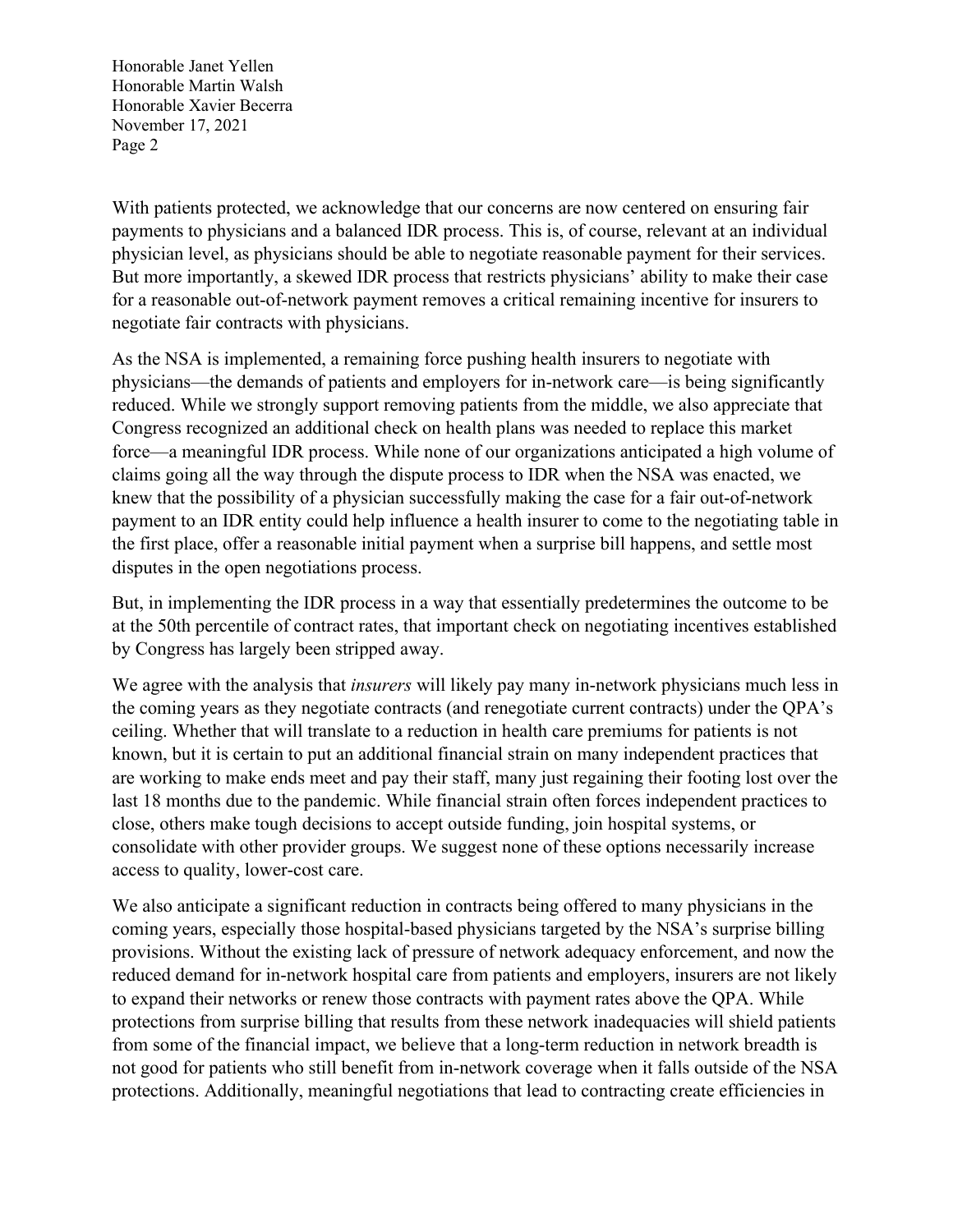the health care system including, but not limited to, reduced administrative waste, value-based arrangements, billing efficiencies, and, importantly for this effort, reduced use of the dispute resolution process including the IDR process.

In conclusion, we believe that the NSA was drafted in a purposeful way to meaningfully protect patients from surprise billing while ensuring important checks and balances on the providerinsurer contracting process. We urge you to correct the IFR's deviation from that congressional balance and issue a final rule that does not include a rebuttable presumption that directs an IDR entity to consider the offer closest to the QPA as the appropriate payment amount, and confirms that an IDR entity has the discretion to consider all the relevant information submitted by the parties, as provided in the statute, to determine a fair out-of-network payment to physicians.

Thank you for your consideration,

American Medical Association AMDA – The Society for PALTC Medicine American Academy of Allergy, Asthma & Immunology American Academy of Dermatology Association American Academy of Family Physicians American Academy of Neurology American Academy of Ophthalmology American Academy of Orthopaedic Surgeons American Academy of Otolaryngology- Head and Neck Surgery American Academy of Physical Medicine & Rehabilitation American Association of Clinical Endocrinology American Association of Clinical Urologists American Association of Neurological Surgeons American College of Allergy, Asthma and Immunology American College of Cardiology American College of Emergency Physicians American College of Gastroenterology American College of Obstetricians and Gynecologists American College of Osteopathic Internists American College of Osteopathic Surgeons American College of Radiology American Gastroenterological Association American Geriatrics Society American Medical Group Association American Orthopaedic Foot & Ankle Society American Osteopathic Association American Psychiatric Association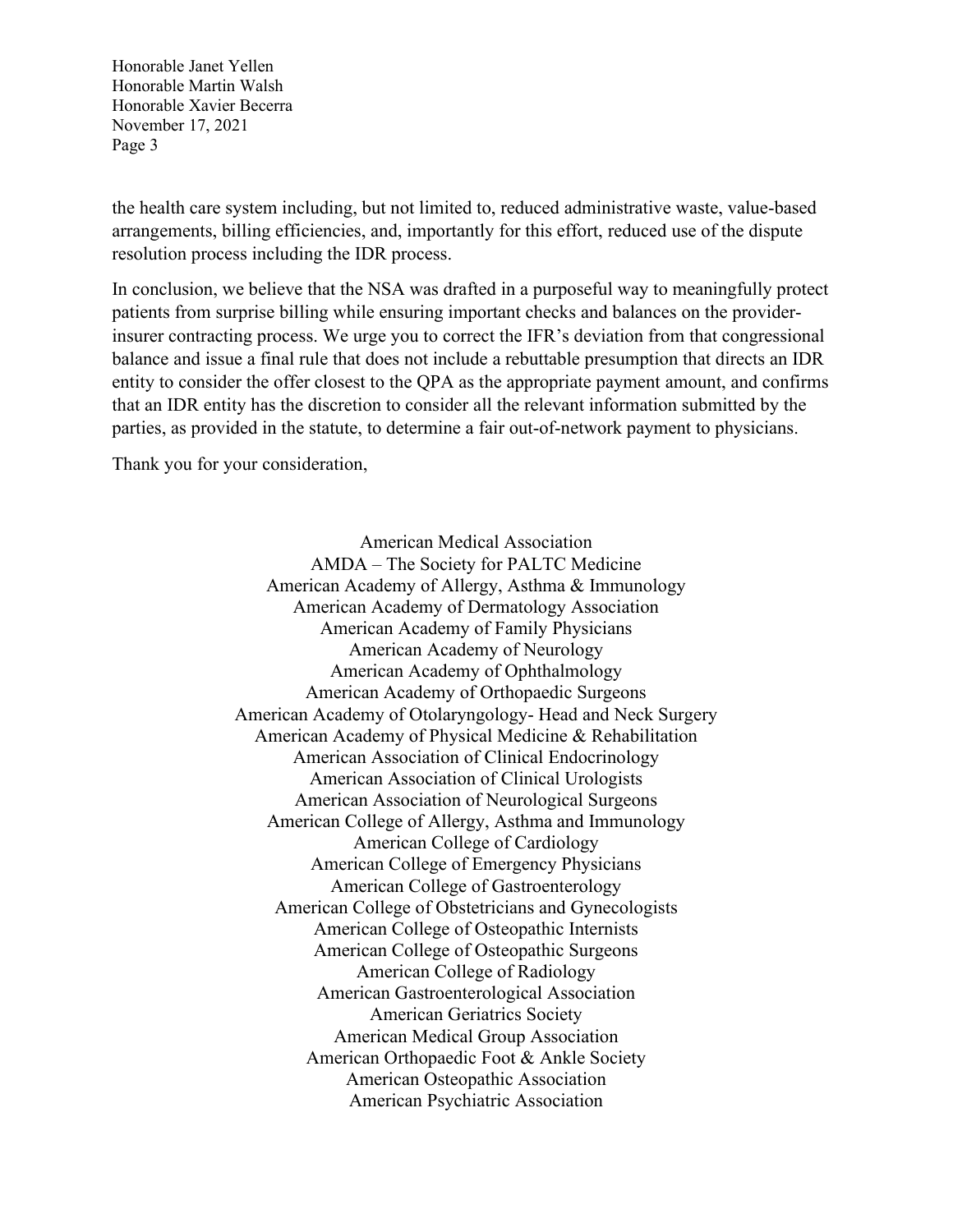> American Society for Clinical Pathology American Society for Dermatologic Surgery Association American Society for Gastrointestinal Endoscopy American Society for Laser Medicine and Surgery American Society for Surgery of the Hand American Society of Addiction Medicine American Society of Anesthesiologists American Society of Cataract & Refractive Surgery American Society of Dermatopathology American Society of Echocardiography American Society of Hematology American Society of Neuroradiology American Urological Association American Venous Forum Association for Clinical Oncology College of American Pathologists Congress of Neurological Surgeons International Society for the Advancement of Spine Surgery Medical Group Management Association Renal Physicians Association Society for Vascular Surgery Society of Interventional Radiology Society of Thoracic Surgeons Spine Intervention Society

> > Medical Association of the State of Alabama Alaska State Medical Association Arizona Medical Association Arkansas Medical Society California Medical Association Colorado Medical Society Connecticut State Medical Society Medical Society of Delaware Medical Society of the District of Columbia Florida Medical Association Inc Medical Association of Georgia Hawaii Medical Association Idaho Medical Association Illinois State Medical Society Indiana State Medical Association Iowa Medical Society